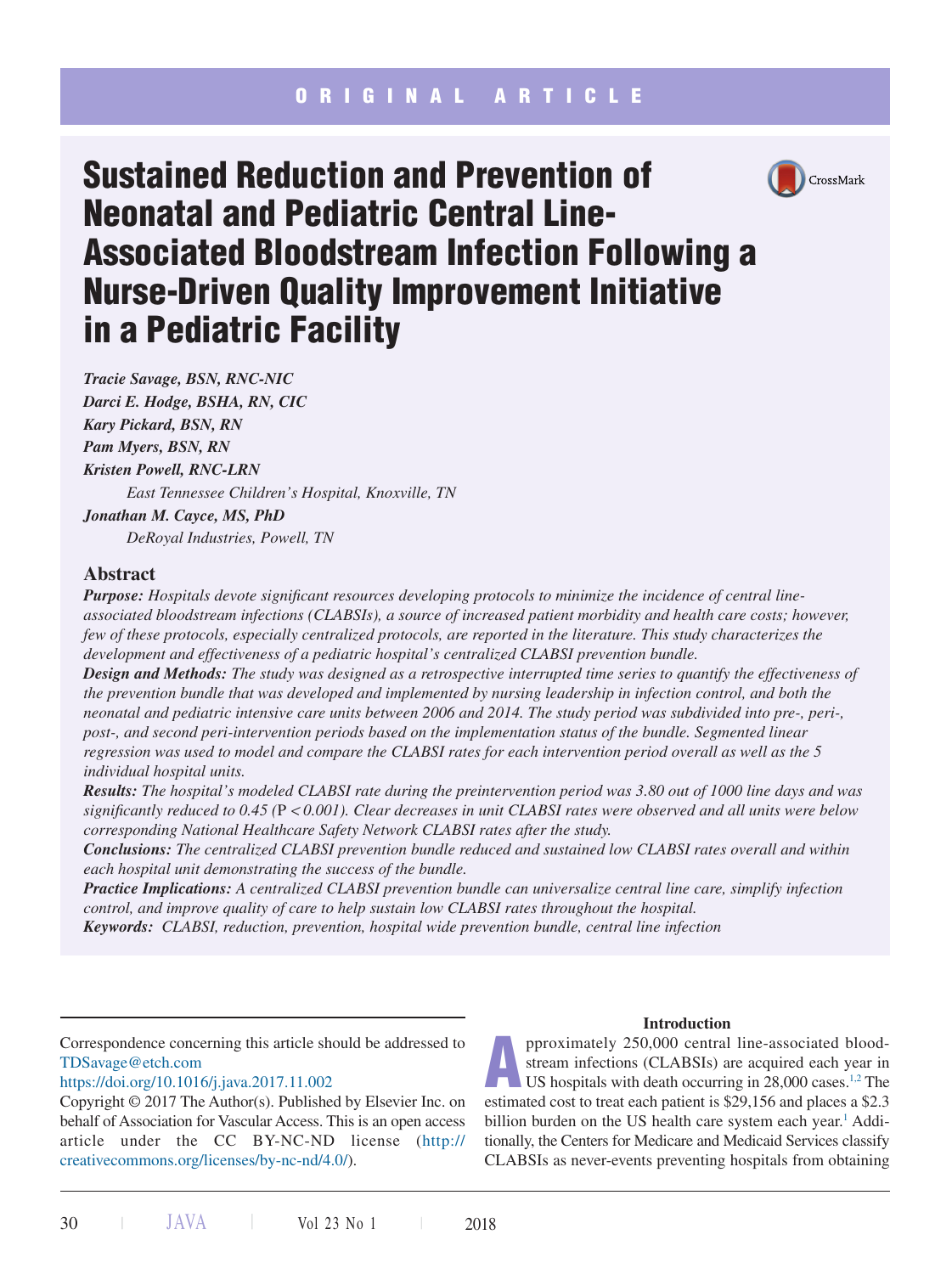reimbursement for treating these infections, amplifying the burden on the health care system[.3](#page-9-1) The personal suffering of patients and families from a hospital-acquired bloodstream infection is immeasurable, highlighting the importance of preventing these nosocomial infections.

Hospitals and individual units within a hospital devote significant resources to develop protocols to decrease the incidence of CLABSIs. Epidemiology studies combining CLABSI statistics from multiple hospitals clearly establish the efficacy of CLABSI bundles through a significant reduction in overall CLABSI rates. $4-7$  However, few hospitals publish their bundles in the literature, especially bundles designed to reduce risk of CLABSIs in pediatric patients. Studies that report on the effectiveness of a specific CLABSI bundle are either limited to an entire hospital without information for individual units, $8-11$ or are limited to 1 hospital unit or patient type[.12-18](#page-9-4) Further, success of a specific bundle at 1 facility may not translate to another due to differences in patient types between facilities.

Effectiveness of each individual bundle varies with some hospitals experiencing significant success, whereas others are less effective. A recent comprehensive review helps demonstrate the variety of effectiveness of CLABSI bundles through metaanalysis of results from 14 pediatric intensive care units (PICUs) and 14 neonatal intensive care units (NICUs).<sup>7</sup> The bundles in the identified studies mostly focused on implementation of improved education and well-established CLABSI prevention interventions (ie, checklists, hand hygiene, and skin antisepsis). The meta-analysis found that CLABSI bundles are effective in critically ill pediatric patients, but the reductions seen in 11 PICU bundles and 5 NICU bundles were not clearly significant. Only 10 of the PICU and NICU studies demonstrated sustainment with an adequate follow-up period. Elements of continuous improvements were implemented or discussed in 4 studies that aimed to further reduce CLABSI rates after bundle implementation.<sup>12,18-20</sup> The review only considered critical care and did not consider bundle effectiveness for other hospitalized patients.<sup>7</sup> These observations support the need for continued dissemination of successful CLABSI bundles, especially for pediatric patients.

We developed a hospitalwide CLABSI prevention and maintenance bundle that uses a unique combination of interventions that includes well-established interventions and interventions not reported extensively in the literature. The primary objective of this article is to report the overall effectiveness of the hospitalwide CLABSI prevention bundle, and the secondary objective is to assess the effectiveness of the CLABSI prevention protocol in each unit. Following an interrupted time series design, analysis of CLABSI rate data between 2006 and 2014, corresponding to development, implementation, and evaluation of the bundle, demonstrate these objectives through sustained reduction of CLABSI rates. Analysis of results for each individual unit further illustrates the applicability of the infection prevention interventions on the diverse patient population treated at the study hospital. Unit data compared with CLABSI rates reported by the National Healthcare Safety Network (NSHN) demonstrate how the hospital CLABSI prevention bundle reduced CLABSI rates to, at, or below national benchmarks. We report on the development and success of our CLABSI prevention bundle in significantly reducing CLABSI rates throughout our Children's Hospital.

#### **Methods**

#### *Study Facility*

The study hospital is a 152-bed hospital freestanding notfor-profit pediatric medical center located in Tennessee. During the study period from 2006-2014, there was a yearly average of 38,454 patient days, 6664 admissions, and 11,085 central line days. The hospital has 5 main units, the PICU, NICU, a general inpatient unit serving hematology-oncology patients, a medical unit, and an inpatient surgery unit. [Figure 1](#page-1-0) displays monthly patients with lines and central line days by unit to demonstrate distribution of central lines throughout the hospital. The hospital institutional review board approved the study protocol and waived the requirement of informed consent.

#### *Study Design*

This retrospective study followed an interrupted time series design to assess the effectiveness of a pediatric hospitalwide



<span id="page-1-0"></span>*Figure 1.* **Distribution of central line utilization in the hospital by unit. A, Number of patients with a central line by month B, Number of line days in each unit by month. PICU = Pediatric intensive care unit; NICU = Neonatal intensive care unit.**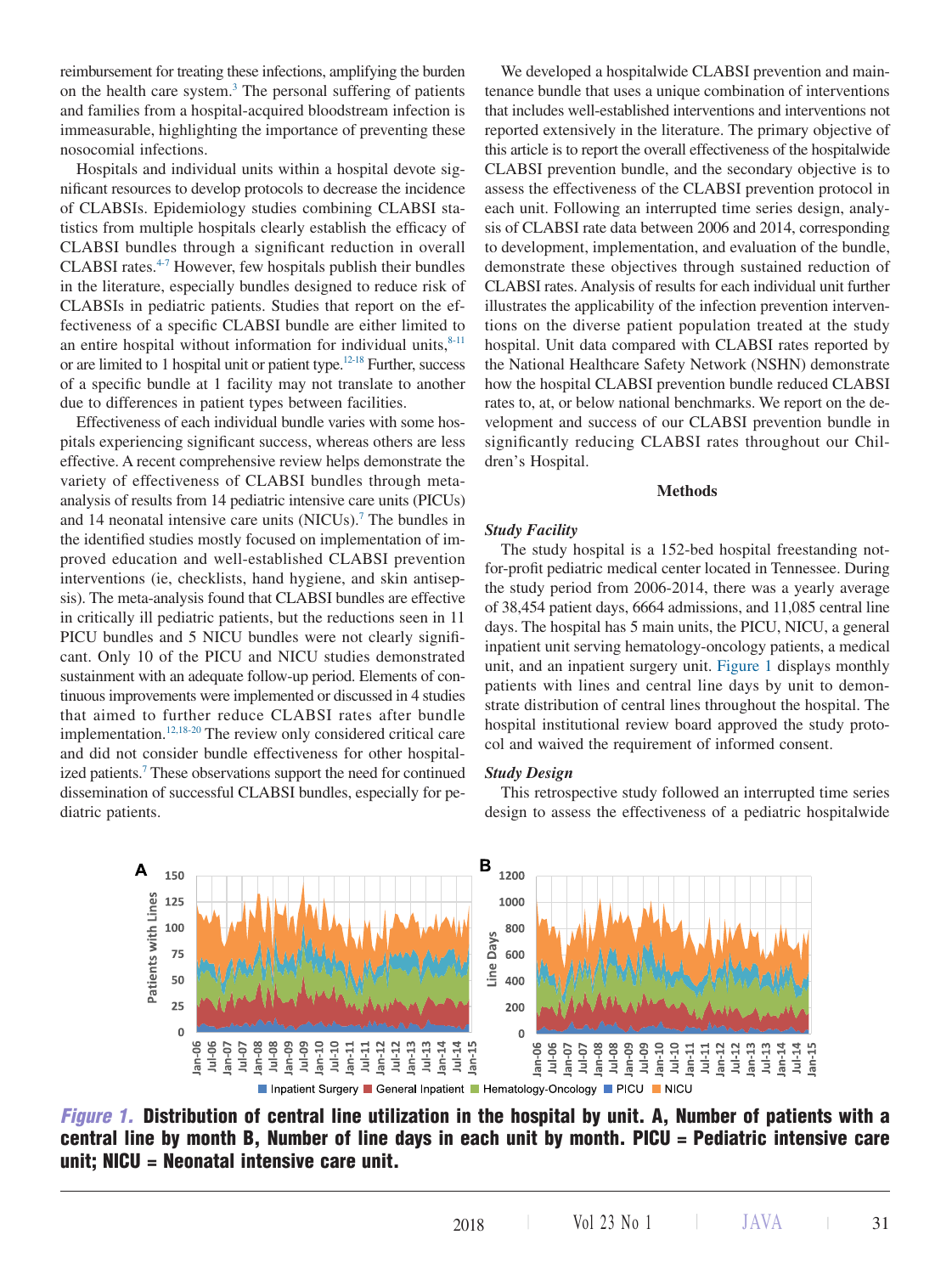CLABSI prevention bundle designed and implemented between 2006 and 2011. All patients (aged 0 months to 21 years) admitted to the hospital who received a central line, as defined by the NHSN, comprised the study population. The NHSN defines a central line as an intravascular catheter that terminates at or close to the heart or 1 of the great vessels and is used for infusion, withdrawal of blood, or hemodynamic monitoring.<sup>21</sup> Exclusion of a patient from the study occurred only if the patient had received a central line before admission and developed a bloodstream infection within 48 hours of admission with supporting clinical or laboratory evidence of an infection at the time of admission. This exclusion criterion is in line with NHSN definitions issued by the Centers for Disease Control and Prevention (CDC).

#### *Development of the CLABSI Prevention Bundle*

In 2006, the hospital identified 23 CLABSIs in the level-3 NICU, 4 in the PICU, and 20 throughout the other inpatient units for a CLABSI rate of 4.99 per 1000 line days. As a facility, qualitatively we knew these infections prolonged hospital stays, increased health care cost, and caused anxiety for patients and families, but the hospital assumed CLABSIs to be an inherent risk with central lines. At the time, no specific interventions were in place for prevention of central line infections beyond the insertion bundle nor did we have a standardized maintenance bundle beyond a 7-day aseptic dressing change policy. Hospital leadership was not aware of implementable interventions that could prevent CLABSIs and improve quality of care for our patients. Fortunately, CLABSI prevention developed into a national initiative. In 2007, the state of Tennessee became a leader in the CLABSI prevention initiative, mandating daily central line necessity review and the reporting of monthly CLABSIs by acute care facilities, including pediatric facilities, to the state and CDC the following year. Infection control and nursing leadership formed a task force to meet the state mandate and investigate potential preventative interventions that pertained to the pediatric population. Soon after formation of the task force, in 2007, the group implemented chlorhexidine gluconate (CHG) skin cleansing before insertion of a central line as a preventative measure against CLABSIs. As part of this new initiative, the directors of the NICU, PICU, infection control, nursing leaders in the NICU and PICU, and the neonatal nurse practitioners attended a Tennessee Hospital Association (THA) meeting to learn how other member hospitals reduced CLABSI occurrences and sustained the reduction. At this meeting, we learned of added basic interventions and networked with other hospitals; however, it was the personal stories of families regarding deaths from hospital-acquired infections that became the catalyst for the nursing leaders to become passionate champions for CLABSI prevention. Following the THA meetings, we immediately expanded the membership of the CLABSI prevention task force to include all stakeholders and make this quality improvement initiative interprofessional. The interprofessional task force members included physicians, nurse practitioners, nurses, pharmacy representatives, respiratory therapists, patient care assistants, housekeepers, and equipment cleaning technicians.

The task force assessed potential changes to the bundle at weekly meetings using the Plan, Do, Study, and Act (PDSA) process to incorporate new interventions into the CLABSI prevention bundle and altering processes that did not improve CLABSI rates. In the Plan phase of PDSA, comprehensive literature reviews and consultations with infection prevention experts at other hospitals (pediatric and general) facilitated identification of potential interventions for preventing CLABSI infections. A critical part of the planning process included nursing simulations of line changes, draws, insertions, and removals without interventions to determine potential risk for infection. The simulation results guided selection of interventions to evaluate in the Do and Study PDSA phases of the bundle development process. Following staff education and training, evaluations of new interventions occurred in the NICU and PICU to assess effectiveness. This process included trials of medical devices (ie, administration set components) when required to implement an intervention that focused on ease of use and effectiveness of the device. Evaluations of new interventions occurred over approximately 1 month. The task force considered the results of the intervention evaluation at the next meeting and implemented the intervention if the evaluation results demonstrated a benefit after completing the PDSA cycle. Random auditing of at least 10% of lines on each unit by staff nurse CLABSI-prevention champions ensured bundle compliance and evaluated necessity of the line. Target compliance was 90% for each bundle component. One-to-one training of individual staff members corrected isolated deviations from the bundle, and if unit compliance fell below 90%, then unit retraining ensured staff competence.

Using the described process, the task force developed an initial CLABSI bundle, composed of insertion, maintenance, and prevention elements. Implementation of the bundle occurred in June 2008 in the NICU and PICU [\(Table 1\)](#page-3-0). Initial elements were primarily adapted or modified from the consensus guidelines issued by the Healthcare Infection Control Practices Advisory Committee (HICPAC) of the CDC in  $2002<sup>22</sup>$  The literature reviews were used to identify appropriate devices for implementation of specific interventions[.23-25](#page-10-2) Modified bundle elements or additional interventions to HICPAC guidelines included daily aseptic administration set hub cap changes for the PICU, 48 hour administration tubing set changes for total parenteral nutrition, and 24-hour changes for lipids and any line in which blood sampling occurred, a mask with syringe and intravenous bag changes in the PICU, and hand hygiene before entering the NICU. These modifications to the HICPAC recommendations resulted from outcomes of nursing simulation studies. Weekly meetings of unit-based multidisciplinary teams monitored effectiveness of bundle elements, identified obstacles to bundle compliance, and continued to review literature for potential new elements. The bundle with PICU variances extended to the remaining hospital units during January 2009 following successful implementation in the NICU and PICU. For the purposes of data analysis, the period between January 2006 and May 2008 was defined as the preintervention period.

Between June 2008 and January 2011, the interprofessional task force continued to meet weekly or monthly to update and refine the CLABSI prevention bundle. The task force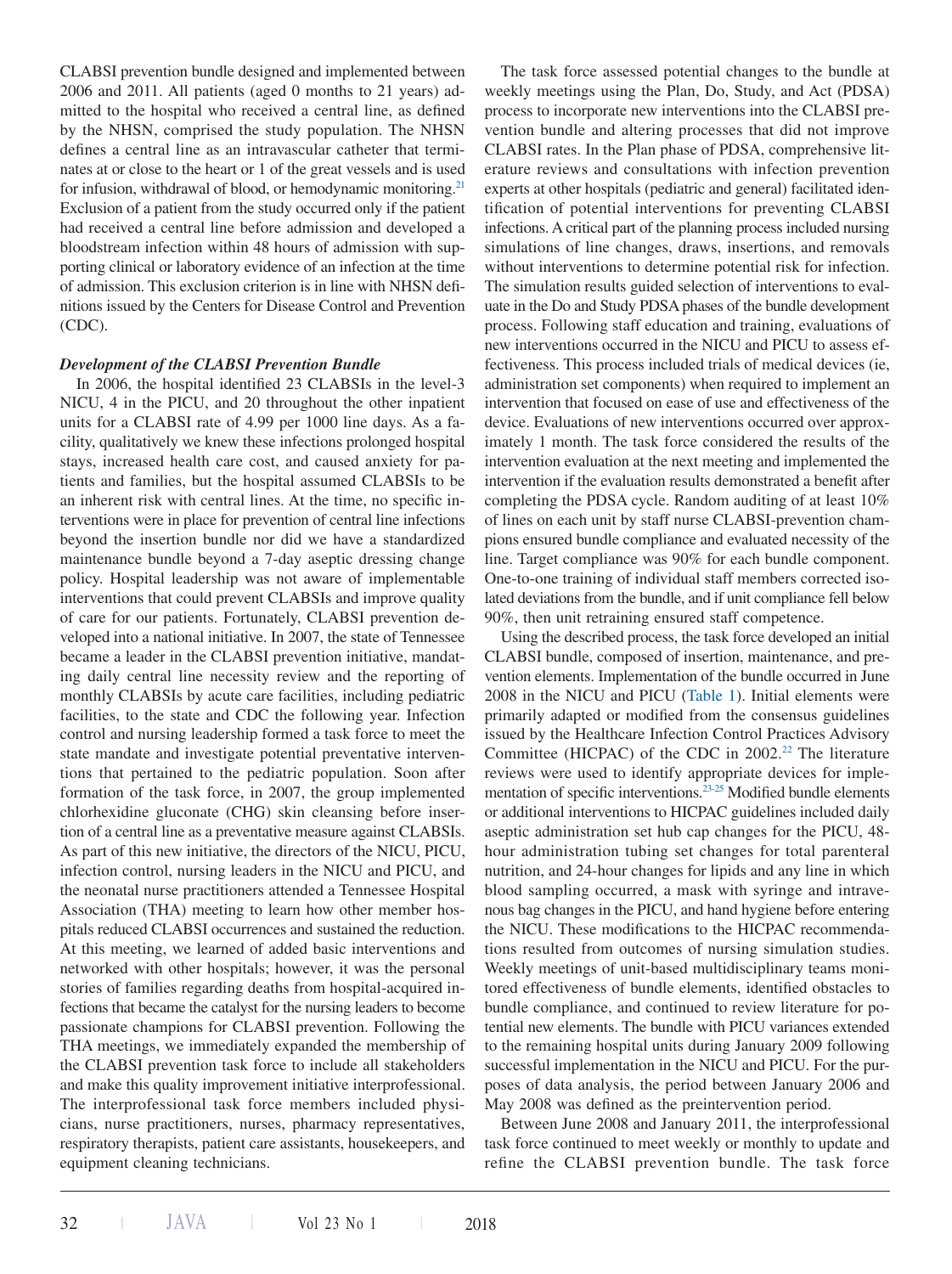# <span id="page-3-0"></span>*Table 1.* **Initial Central Line-Associated Bloodstream Infection (CLABSI) Prevention Bundle Protocol Implemented June 2008**

| <b>Insertion</b>                                                                                                                                                                                                                                                      | <b>Maintenance</b>                                                                                                                                                                                                                                                                                                                                                                                                                                                               | <b>Prevention</b>                                                                                                                                                                                                                                                                                             |
|-----------------------------------------------------------------------------------------------------------------------------------------------------------------------------------------------------------------------------------------------------------------------|----------------------------------------------------------------------------------------------------------------------------------------------------------------------------------------------------------------------------------------------------------------------------------------------------------------------------------------------------------------------------------------------------------------------------------------------------------------------------------|---------------------------------------------------------------------------------------------------------------------------------------------------------------------------------------------------------------------------------------------------------------------------------------------------------------|
| • Strict hand hygiene<br>• Chlorhexidine gluconate-alcohol skin<br>antisepsis, alcohol skin antisepsis in<br>patients with sensitivity<br>• Full sterile barrier precautions<br>• Chlorhexidine gluconate-impregnated<br>intravenous line sponge at insertion<br>site | • Daily aseptic administration set hub<br>cap changes<br>• Daily administration tubing set<br>changes for lipids or medications, all<br>other changes are at 48 h<br>• 7-d dressing change<br>• Hand hygiene observations before<br>manipulation of lines<br>• Neutral displacement needleless<br>connector use<br>• Mask with syringe and intravenous<br>line bag changes in pediatric<br>intensive care unit<br>• Sutureless stabilization device<br>changed every 7 d if used | • Hand hygiene before entering the<br>neonatal intensive care unit<br>• Handwashing before and after each<br>patient interaction<br>• Weekly multidisciplinary team<br>meetings (nursing, nurse<br>practitioners, infection control)<br>• Scrub the Hub educational campaign<br>using chlorhexidine gluconate |

implemented 6 additional interventions between implementation in June 2008 and the end of 2009 [\(Table 2\)](#page-4-0). These interventions were implemented based on new clinical evidence, clinical experience at our facility, and clinical experience communicated within the Children's Hospital Association Network and the THA[.12,22,26-29](#page-9-4) A critical addition to the bundle was the institution of CLABSI-specific focus groups in 2010 involving nurses, nurse practitioners, and physicians who cared for patients that developed a CLABSI. These focus groups identified possible root causes of the CLABSI and any deviations from the bundle. Findings from these meetings directly led to implementation of the following interventions: cleaning of hightouch surface areas every shift, change of administration tubing at 96 hours unless used for lipids or blood (note variations for the NICU in [Table 2\)](#page-4-0), and administration set cap change after blood draw. Clinical experience and nursing simulations were responsible for other interventions instituted in 2010 and 2011 [\(Table 2\)](#page-4-0). This period was designated the peri-intervention period for the study.

The bundle remained unchanged between February 2011 and December 2012 forming the postintervention period; however, in 2012 we joined a patient safety collaborative, Solutions for Patient Safety (SPS), that now includes more than 100 children's hospital to further enhance our CLABSI prevention efforts. As part of our participation in the collaborative, we reviewed our CLABSI prevention bundle against the bundle elements recommended by SPS. This audit concluded that we were compliant with the recommendations and no changes were immediately made; however, participation in the SPS collaborative immediately influenced education initiatives and improved methods to document bundle compliance.

The task force updated the CLABSI prevention bundle with new interventions in 2013 and 2014. Focus groups following specific CLABSI occurrences from 2011 and 2012 led to 2 NICU-specific changes to the bundle in 2013. The first intervention was cleaning the umbilical cord from the bottom of the

stump to the top with CHG before line insertion and before umbilical venous catheter and umbilical artery catheter line removal in response to several CLABSIs occurring within 24 hours after removal of an umbilical venous catheter and umbilical artery catheter line. The task force identified the intervention in the literature and confirmed appropriateness with nursing simulations.<sup>30</sup> Focus group findings also exposed occasional peripherally inserted central catheter (PICC) line dressings were coming loose and redressed causing unintentional migration of the lines within the vessel. This discovery led to the NICUspecific policy of required removal of exposed PICC lines following establishment of another line. This policy change eliminated redressing of the exposed PICC line, which increased the risk of inoculation of bacteria. Due to concerns for fragile skin integrity of neonatal patients we instituted the policy of changing NICU dressings only when they became loose, wet, or compromised due to risk of losing the line during a dressing change. In 2014, the PICU adopted daily CHG bathing for all patients older than age 2 months following a recommendation made by the SPS. Other changes to the bundle focused on maximizing cleanliness of patient environments. [Table 2](#page-4-0) summarizes these interventions and this period was analyzed as a second peri-intervention period.

# *Data Analysis*

Monthly CLABSI (No. of CLABSI events/line days  $\times$  1000) rates were calculated for the hospital overall. Descriptive statistics were calculated for each intervention period and yearly CLABSI rates. Subanalysis of CLABSI rates were performed for each unit of the hospital, categorized as the NICU, PICU, hematology–oncology, inpatient surgery, and general inpatient wards. It is important to note that the hospital does not have a registered hematology–oncology unit; however, the hospital designates 1 unit for admission of hematology–oncology patients. For this study, national CLABSI rates for hematology–oncology units were used for comparison purposes due to the same patient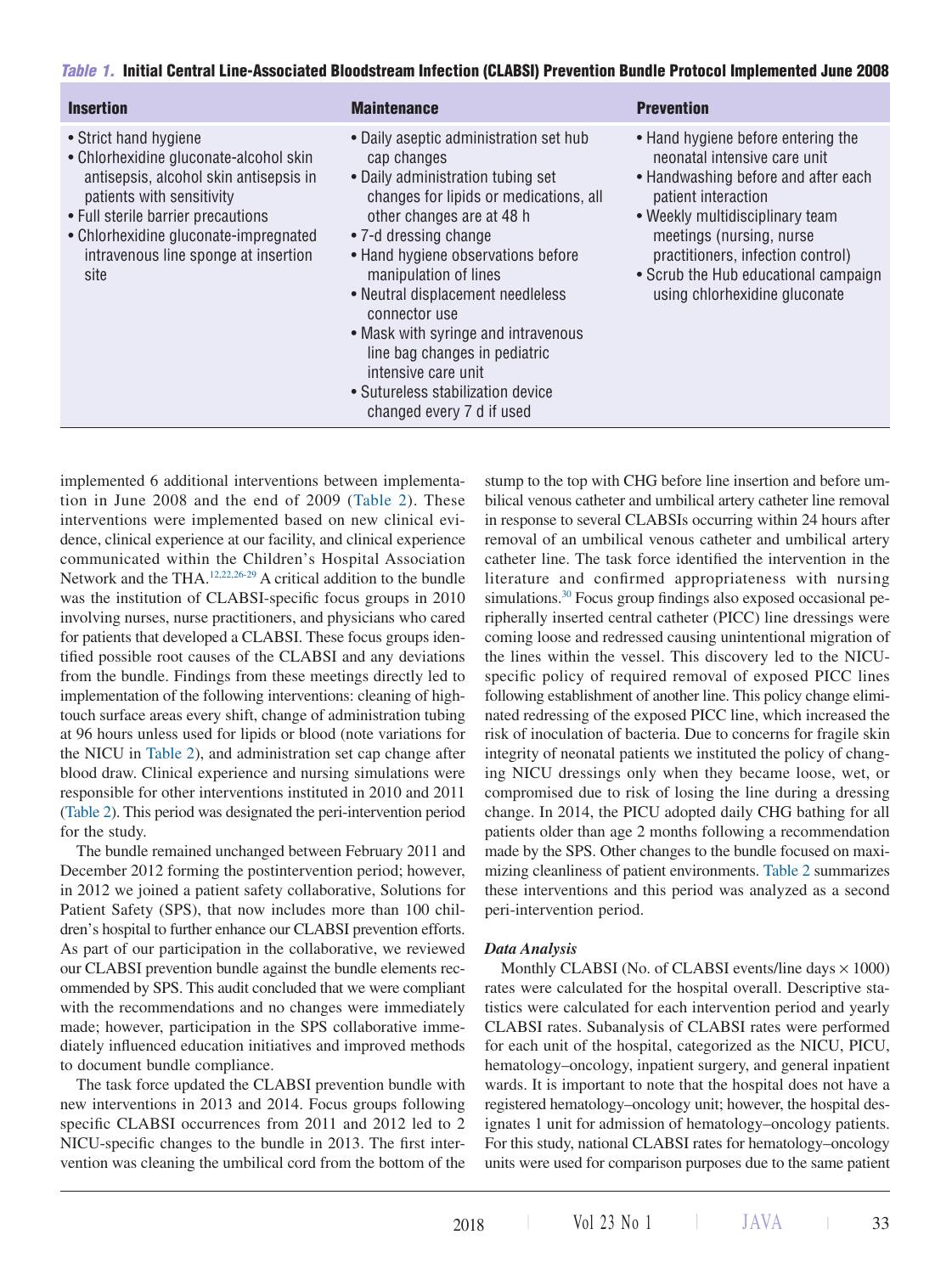#### <span id="page-4-0"></span>*Table 2.* **Bundle Interventions Implemented During Peri-Intervention Periods**

| <b>Period</b>                      | <b>Year</b> | <b>Intervention</b>                                                                                                                                                                                                                                                                                                                                                                                                                                                                                                                                                                                                                                                                                                                                                                                                                                                                                                                                                                                                                                              |
|------------------------------------|-------------|------------------------------------------------------------------------------------------------------------------------------------------------------------------------------------------------------------------------------------------------------------------------------------------------------------------------------------------------------------------------------------------------------------------------------------------------------------------------------------------------------------------------------------------------------------------------------------------------------------------------------------------------------------------------------------------------------------------------------------------------------------------------------------------------------------------------------------------------------------------------------------------------------------------------------------------------------------------------------------------------------------------------------------------------------------------|
| First peri-intervention<br>period  | 2008        | • CHG gluconate scrub of administration set hub at every access (15-s scrub, 3-s dry)<br>• Neutral displacement needleless connector on all central lines<br>• Aseptic administration tubing change policy initiated                                                                                                                                                                                                                                                                                                                                                                                                                                                                                                                                                                                                                                                                                                                                                                                                                                             |
|                                    | 2009        | • Adoption of silver antimicrobial IV patch at insertion site<br>• Central line maintenance bundle for changing administration set tubing initiated<br>• Administration set changes required to have disinfected table, sterile kit, hat, mask,<br>sterile cover gown, and sterile gloves                                                                                                                                                                                                                                                                                                                                                                                                                                                                                                                                                                                                                                                                                                                                                                        |
|                                    | 2010        | • 2-person Broviac dressing and administration set line changes in the NICU to prevent<br>patient contamination of line<br>• Implementation of focus groups to determine root cause of CLABSI events<br>• Maintenance bundle updated to include: Aseptic technique for all line interactions and<br>standardized dressing change protocol<br>• PICU and medical floors: 24-h administration sets and needleless component changes<br>for lipids and blood product and 96 h for nonlipids<br>• NICU: 96-h administration set tubing change for all fluids/solutions except lipids and<br>blood draws. Lines used for lipids and blood draws remain at 24-h change<br>• Administration set hub/access site cap change after each blood draw in all units except<br><b>NICU</b><br>• Disinfection of patient area at each shift in NICU and PICU, disinfection includes all items<br>used in the immediate area of the patient, such as bed (including linen), bedside table,<br>overbed tables, IV pump, feeding pumps, diaper scales, and bedside supply cabinets |
|                                    | 2011        | • Closed system for UAC in NICU (Figure S1)                                                                                                                                                                                                                                                                                                                                                                                                                                                                                                                                                                                                                                                                                                                                                                                                                                                                                                                                                                                                                      |
| Second peri-intervention<br>period | 2013        | • Monthly rotation and terminal cleaning of bedside supply cabinets in NICU to ensure<br>cleanliness of supplies and cabinets used with long-term-stay infants. PICU cleans and<br>disinfects cabinet at least monthly and at discharge<br>. NICU dressing changed when loose, wet, or compromised; all other units maintain 7-d<br>dressing change<br>• Umbilical cord cleaned with CHG before and after line removal<br>• Exposed PICC lines removed after another line established. No manipulation of line to<br>insert back under skin                                                                                                                                                                                                                                                                                                                                                                                                                                                                                                                      |
|                                    | 2014        | • CHG daily body wipe for children older than age 2 mo in PICU following SPS<br>recommendations. Daily linen changes re-emphasized                                                                                                                                                                                                                                                                                                                                                                                                                                                                                                                                                                                                                                                                                                                                                                                                                                                                                                                               |

CHG = Chlorhexidine gluconate; IV = Intravenous line; NICU = Neonatal intensive care unit; PICU = Pediatric intensive care unit; SPS = Solutions for Patient Safety collaborative; UAC = Umbilical artery catheter.

type. Segmented linear regression modeled the mean CLABSI rate for the pre-, peri-, post-, and the second peri-intervention periods for the hospital overall and for each unit. A first order autoregressive parameter corrected for serial autocorrelation as indicated by a Durbin-Watson test for autocorrelation. Wald tests were used for significance testing between the modeled CLABSI rates for the 4 defined intervention periods. $12,31$  Pooled unit CLABSI rates were compared with NHSN pooled rates corresponding to the end of each intervention period to demonstrate how our units perform against the national benchmark.<sup>6,32-34</sup> The standardized infection ratio (SIR) was calculated for each unit during the pre-, peri-, post-, and second peri-interventions periods. A mid-*P* exact test determined whether the calculated SIR was significantly different from 1 following the methods used by the NSHN[.6,35](#page-9-6) Statistical significance required a *P* value < .05. Data organization occurred in Microsoft Excel (Redmond, WA) and analyzed in the R statistical programming environment (R Foundation for Statistical Computing, Vienna, Austria) using R Studio (Boston, MA).

# **Results**

#### *Overall Effectiveness of CLABSI Prevention Protocol*

[Figure 1](#page-1-0) displays line days and number of patients with lines stratified by hospital unit to illustrate the distribution of central lines in the hospital. The data demonstrate that central lines are most commonly used in the NICU, followed by the hematology– oncology and general inpatient wards. The mean number of patients with a central line per month was  $105 \pm 14$  and the mean number of line days per month was  $767 \pm 116$ . [Table 3](#page-5-0)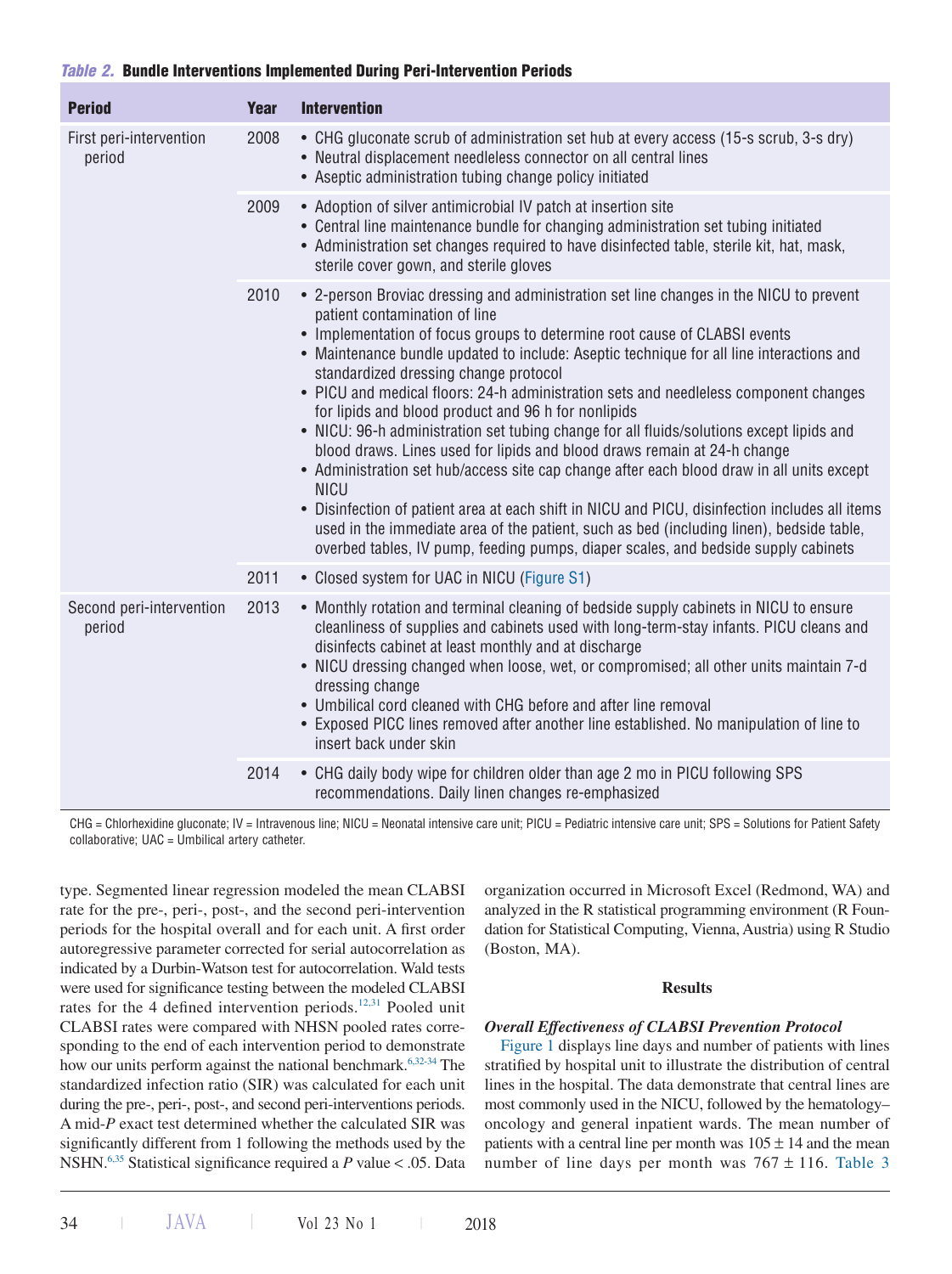|                                  | <b>Preintervention period</b><br><b>NHSN</b> rate, |                             | <b>Peri-intervention period</b><br><b>NHSN</b> rate, |                                | <b>Postintervention period</b><br><b>NHSN</b> rate, |                |                                | 2nd peri-intervention period<br><b>NHSN</b> rate, |                |                                |                          |            |
|----------------------------------|----------------------------------------------------|-----------------------------|------------------------------------------------------|--------------------------------|-----------------------------------------------------|----------------|--------------------------------|---------------------------------------------------|----------------|--------------------------------|--------------------------|------------|
| <b>Unit</b>                      | <b>CLABSI rate<sup>a</sup></b>                     | 2006-2008 <sup>32</sup> SIR |                                                      | <b>CLABSI rate<sup>a</sup></b> | 201033                                              | <b>SIR</b>     | <b>CLABSI rate<sup>a</sup></b> | $2012^{34}$                                       | <b>SIR</b>     | <b>CLABSI rate<sup>a</sup></b> | <b>2013</b> <sup>6</sup> | <b>SIR</b> |
| <b>Overall</b>                   | 3.89 (89/22861) NA                                 |                             | <b>NA</b>                                            | 1.89 (51/27044) NA             |                                                     | <b>NA</b>      | 0.36 (6/16440) NA              |                                                   | <b>NA</b>      | 0.48 (8/16592) NA              |                          | <b>NA</b>  |
| <b>NICU</b>                      | 5.14 (45/8763)                                     | 2.89                        | $1.78*$                                              | 2.18 (21/9622)                 | 1.63                                                | 1.30           | 0.36(2/5562)                   | 1.30                                              | 0.29           | 0.87(5/5730)                   | 1.13                     | 0.78       |
| <b>VLBW</b>                      | 8.74 (35/4004)                                     | 3.26                        | $2.68*$                                              | 3.28 (16/4876)                 | 2.06                                                | $1.55^{\circ}$ | 0.84(2/2368)                   | 1.68                                              | 0.50           | 1.23 (3/2438)                  | 1.43                     | 0.86       |
| <b>LNBW</b>                      | 2.10 (10/4759)                                     | 2.16                        | 0.97                                                 | 1.05(5/4746)                   | 0.91                                                | 1.16           | 0.00(0/3194)                   | 0.71                                              | 0.00           | 0.61(2/3292)                   | 0.65                     | 0.93       |
| Hemo-onc                         | 3.08(17/5525)                                      | 2.87                        | 1.07                                                 | 1.81 (12/6632)                 | 1.91                                                | 0.95           | 0.61(3/4881)                   | 1.83                                              | $0.34^{\circ}$ | $0.42(2/4771)$ 2.10            |                          | $0.20*$    |
| <b>PICU</b>                      | 4.59 (11/2394)                                     | 2.96                        | $1.55*$                                              | 3.42 (12/3508)                 | 1.77                                                | 1.94'          | 0.47(1/2128)                   | 1.43                                              | 0.33           | 0.43(1/2301)                   | 1.23                     | 0.35       |
| General inpatient 2.49 (12/4811) |                                                    | 1.76                        | 1.42                                                 | 0.70(4/5740)                   | 1.21                                                | 0.58           | 0.00(0/2898)                   | 0.97                                              | $0.00**$       | 0.00(0/3023)                   | 1.08                     | $0.00*$    |
| General surgery                  | 2.90 (4/1378)                                      | 3.13                        | 0.93                                                 | 1.30 (2/1542)                  | 1.31                                                | 0.99           | 0.00(0/971)                    | 0.96                                              | 0.00           | 0.00(0/767)                    | 1.13                     | 0.00       |

*Table 3. C*entral Line-Associated Bloodstream Infection (CLABSI) Rates for Hospital in Each Intervention Period With Corresponding National Healthcare Safety

Hemo-onc = Hemotology-oncology; LNBW = Low-to-normal birth weight; NA = Not applicable; NICU = Neonatal intensive care unit; PICU = Pediatric intensive care unit; SIR = Standardized infection ratio;

VLBW <sup>=</sup> Very-low birth weight.

<span id="page-5-3"></span><span id="page-5-2"></span><span id="page-5-1"></span>**Network (NHSN) Data**

aData in parentheses are infections/line days.

 $*P < .05$ .

<span id="page-5-0"></span>\*\**P* <sup>&</sup>lt; .1.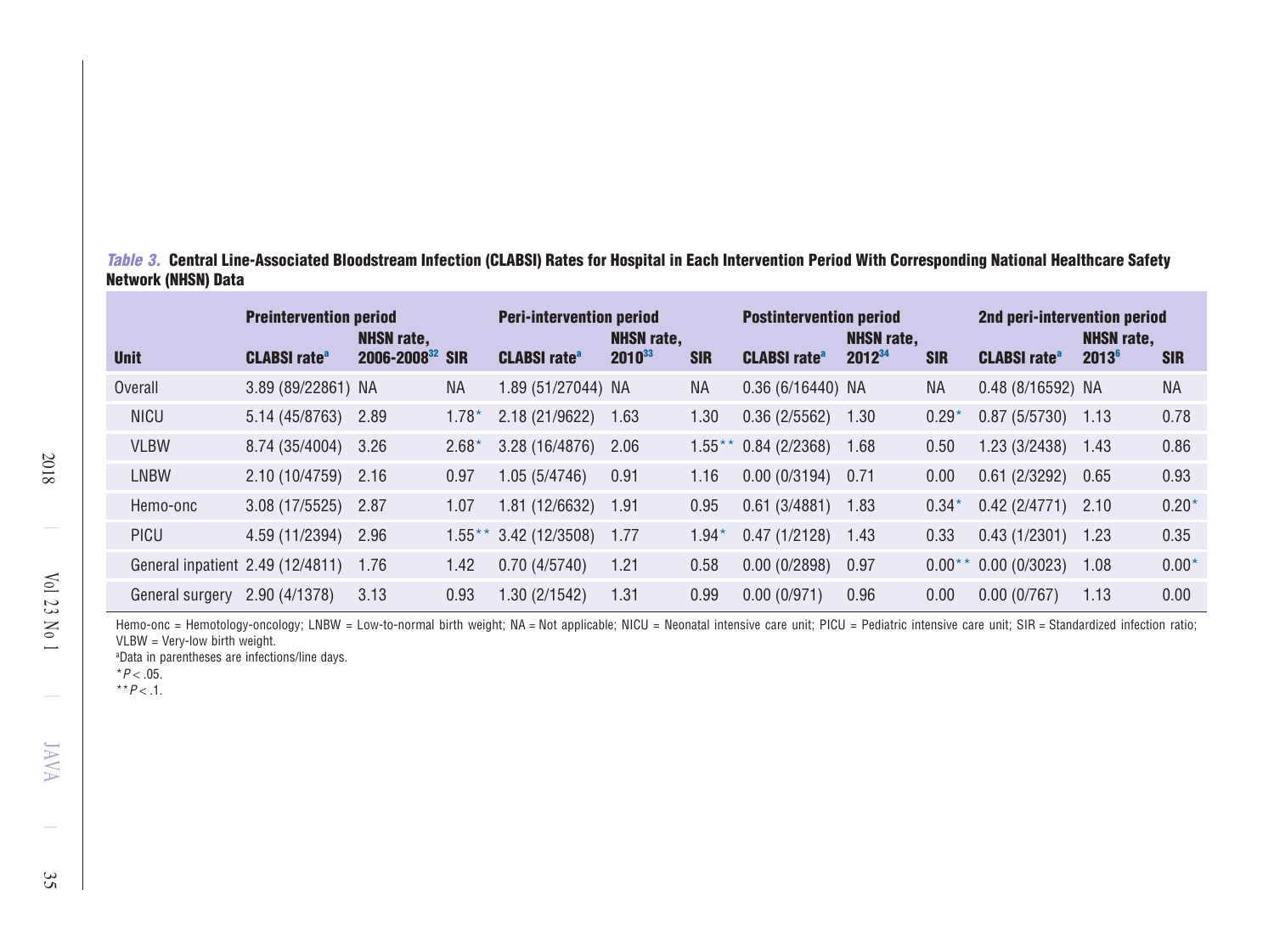

# <span id="page-6-0"></span>*Figure 2.* **Hospitalwide monthly central line-associated bloodstream infection (CLABSI) rates (gray circles) observed during the study period. Solid black line represents segmented regression model fit with 95% confidence intervals represented by black dashed line. Grey dashed lines indicate transition between intervention periods.**

summarizes the number of CLABSIs, line days, the pooled CLABSI rate, and the corresponding pooled CLABSI rate reported by NHSN by intervention period for the overall hospital and for each unit.

[Figure 2](#page-6-0) displays the CLABSI rates per 1000-line days by month for the entire hospital and the modeled mean CLABSI rate for each intervention period. The model estimates for the pre-, peri-, post, and second peri-intervention CLABSI rates were  $3.80 \pm 0.63$  (95% confidence interval),  $1.88 \pm 0.60$ ,  $0.42 \pm 0.70$ , and  $0.45 \pm 0.69$ . A significant decrease in the modeled CLABSI rates resulted for the peri, post, and second peri-intervention period compared with the preintervention period  $(P < .001)$ . The decrease in the modeled rates between the peri- and post- and second peri- intervention periods was also significant (*P* = .0086 and  $P = .010$ ), but no significant decrease occurred between the post- and second peri-intervention period.

# *Effectiveness of CLABSI Prevention Bundle in Individual Hospital Units*

The secondary objective of this study was to demonstrate effectiveness of the CLABSI prevention bundle with NICU, PICU, hematology–oncology, general inpatient, and general surgery patients to illustrate applicability of the bundle to a diverse set of patients. [Table 4](#page-6-1) displays the modeled mean CLABSI rate for

<span id="page-6-1"></span>

|  | Table 4. Modeled Mean Central Line-Associated Bloodstream Infection Rates for Each Hospital Unit |  |  |  |  |  |  |  |  |
|--|--------------------------------------------------------------------------------------------------|--|--|--|--|--|--|--|--|
|--|--------------------------------------------------------------------------------------------------|--|--|--|--|--|--|--|--|

|                          | <b>Preintervention</b> | <b>Peri-intervention</b> |                      | <b>Postintervention</b> |                        | <b>Second</b><br><b>Peri-intervention</b> |                        |  |
|--------------------------|------------------------|--------------------------|----------------------|-------------------------|------------------------|-------------------------------------------|------------------------|--|
| <b>Unit</b>              | Rate                   | Rate                     | P value <sup>a</sup> | Rate                    | $P$ value <sup>a</sup> | Rate                                      | $P$ value <sup>a</sup> |  |
| Neonatal intensive care  | $4.84 \pm 1.16$        | $2.20 \pm 1.11$          | .003                 | $0.41 \pm 1.30$         | < .001                 | $0.79 \pm 1.27$                           | < .001                 |  |
| <b>VLBW</b>              | $7.55 \pm 2.23$        | $3.41 \pm 2.12$          | .020                 | $0.72 \pm 2.49$         | < .001                 | $1.00 \pm 2.44$                           | < .001                 |  |
| <b>LNBW</b>              | $1.95 \pm 0.96$        | $0.84 \pm 0.91$          | .232                 | $0.01 \pm 1.07$         | .021                   | $0.66 \pm 1.05$                           | .180                   |  |
| Hemocology-oncology      | $2.82 \pm 1.25$        | $1.82 \pm 1.19$          | .523                 | $0.65 \pm 1.40$         | .058                   | $0.48 \pm 1.37$                           | .033                   |  |
| Pediatric intensive care | $4.07 \pm 1.87$        | $3.39 \pm 1.78$          | .919                 | $0.43 \pm 2.10$         | .029                   | $0.27 \pm 2.06$                           | .019                   |  |
| General inpatient        | $2.45 \pm 0.85$        | $0.67 \pm 0.81$          | .007                 | $0.00 \pm 0.95^{\rm b}$ | < .001                 | $0.00 \pm 0.93^{\rm b}$                   | < .001                 |  |
| General surgery          | $2.62 \pm 1.64$        | $0.96 \pm 1.56$          | .339                 | $0.00 \pm 1.84^{\rm b}$ | .093                   | $0.00 \pm 1.89^{\rm b}$                   | .088                   |  |

<span id="page-6-2"></span>LNBW: Low-to-normal birth weight; VLBW: Very-low birth weight.

<sup>a</sup>P value compared against preintervention.

<span id="page-6-3"></span>b Modeled rate < 1.0e-14.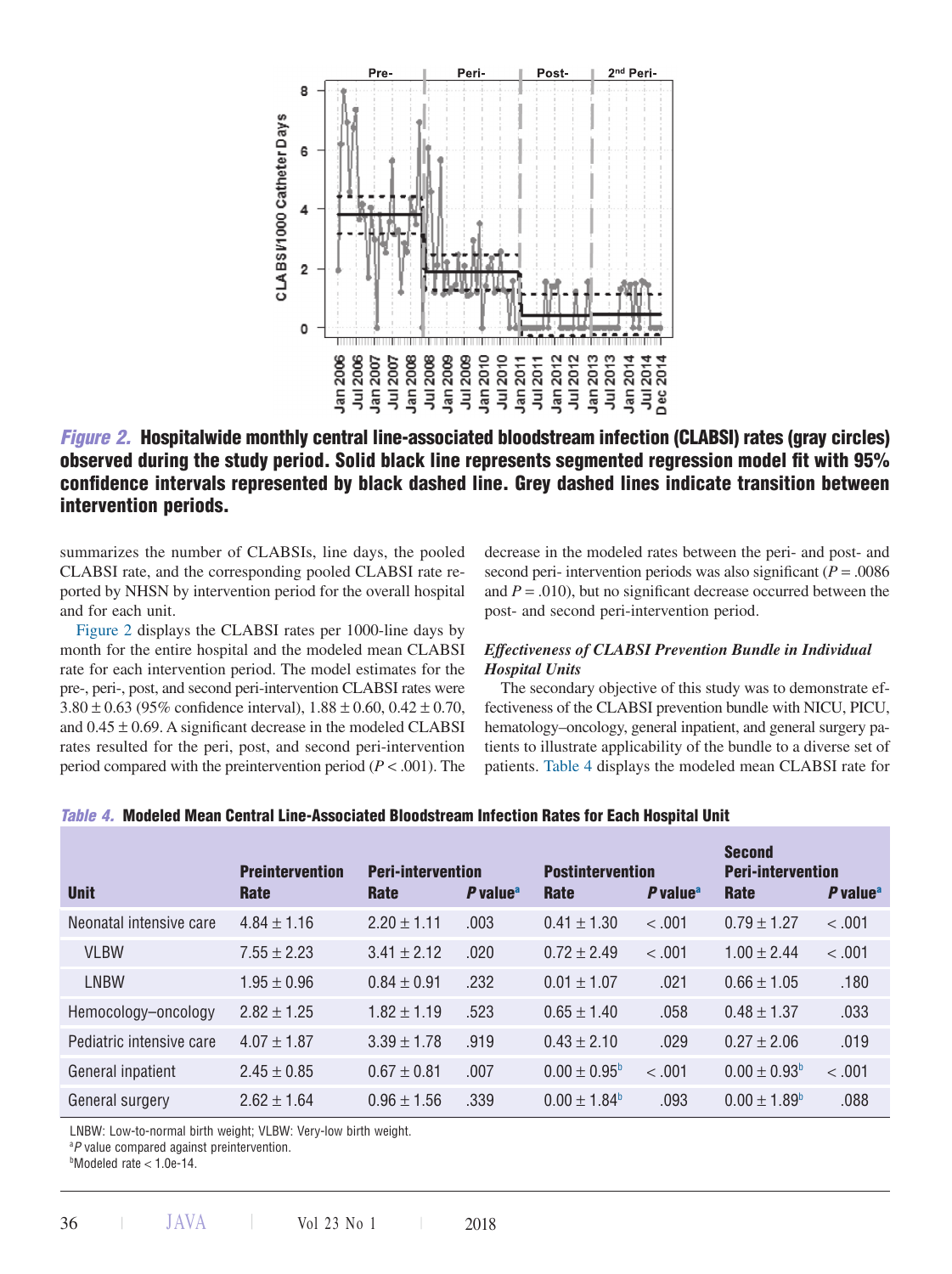each unit during the intervention periods. A significant reduction in the CLABSI rate between the pre- and second periintervention period occurred in all units except general surgery. However, the modeled mean rate in general surgery was near zero and the *P* value indicated a trend toward significance  $(P < 0.1)$ . The largest absolute reduction in CLABSIs occurred in the NICU and PICU.

In the NICU, it is standard practice to analyze CLABSI rates based on infant birth weight due to the increased risk of infection in very-low birth weight (VLBW) infants (<1500 g). The NHSN typically reports birth weight data in 5 categories (see Table S1); however, due to limited number of patients in certain categories, we chose to group patients into 2 categories, 1 for VLBW (<1500 g) and 1 group for low-to-normal birth weight (LNBW) (>1501 g). The modeled CLABSI rates for VLBW significantly decreased across each intervention period compared with the preintervention period. For the LNBW infants, the modeled rate decreased across intervention periods, but a significant decrease occurred only between the pre- and postintervention periods [\(Table 4\)](#page-6-1). These observations suggest the bundle had the greatest effect in VLBW infants.

Pooled CLABSI rates from each individual unit were compared with published NHSN pooled CLABSI rates for comparable units by calculating an SIR for each unit in each intervention period [\(Table 3\)](#page-5-0)[.6,32-34](#page-9-6) The SIR in the preintervention rate was > 1 for all units except general surgery, indicating poor performance compared with national averages. By the post- and second peri-intervention periods, the SIR for each unit was  $< 1$ , indicating that the hospital had achieved CLABSI rates superior or equivalent to national rates [\(Table 3\)](#page-5-0).

#### **Discussion**

Unacceptable CLABSI rates at our hospital prompted a nursing-led interprofessional quality improvement initiative that resulted in a universal comprehensive CLABSI prevention bundle [\(Tables 1 and 2\)](#page-3-0). The bundle allowed us to significantly reduce the overall CLABSI rate from an unacceptable modeled preintervention rate of 3.80 to a postintervention rate of 0.42, and we demonstrate sustainment through a modeled rate of 0.45 for the second peri-intervention period [\(Figure 2\)](#page-6-0). These observations support the overall effectiveness of the CLABSI prevention bundle; however, the consistent and sustained reduction of CLABSIs in each hospital unit illustrates the true influence of the prevention bundle [\(Tables 3 and 4\)](#page-5-0). Unit CLABSI rates are below the national NHSN benchmarks for each patient type[.6](#page-9-6) Further, our PICU and NICU achieved CLABSI rate reductions that are among the best for the PICU and NICU bundles reviewed by Ista et al' with regard to incidence risk ratio (IRR) reductions. The NICU IRR was 0.17 (95% CI 0.06-0.40) and the PICU IRR was 0.095 (0.004-0.55) with the PICU IRR being the best of the 14 PICU studies included in the review.<sup>7</sup> These observations support general applicability to all of our patients highlighting the strength of this CLABSI prevention bundle.

Although we cannot make a definitive conclusion concerning the effectiveness of a specific intervention, we believe that several unique interventions in our CLABSI prevention program directly contributed to the success of the bundle. These interventions include weekly multidisciplinary focus groups during the design and implementation of the bundle; focus groups following each CLABSI event; use of an ionic silver intravascular dressing combined with CHG skin cleansing for patients with central lines; per-shift environmental cleaning of patient areas; aseptic administration set hub/access site cap changes for blood draws with a maximum of 24 hours between changes in all units but the NICU; use of a closed intravenous line system in the NICU; and coordination with nursing, lab, and respiratory care for blood draws to decrease the number of administration set line entries.

The interprofessional task force involving nursing leadership and key stake holders was directly responsible for initiating and optimizing the CLABSI prevention bundle based on member's collective expertise and clinical experience. Using an interdisciplinary group allows us to quickly identify deficiencies in the bundle, assess the deficiencies, and identify new interventions to address these issues considering the needs of all our patient types. This system allowed us to optimize the bundle within 2.5 years and achieve sustained reduction in our CLABSI rate. Use of CLABSI-specific focus groups starting in 2010 identified most root causes of individual CLABSI occurrences with several outcomes resulting in changes to the CLABSI prevention bundle. Through the outcomes of these meetings we integrated patient environment cleaning; administration set cap changes following blood draws into the bundle; and in 2013, NICU-specific changes in the bundle to prevent CLABSI infections resulting from umbilical central lines and exposed PICC lines. Both the CLABSI task force and CLABSI-specific focus groups continue to play a critical role in sustaining our low CLABSI rates by allowing us to respond quickly to emergent issues with the bundle as demonstrated.

The hospital bundle uses an ionic silver catheter dressing in lieu of the more common CHG dressings. The task force chose to use the silver dressing because it is applicable to all of our patients,<sup>28,29</sup> whereas CHG dressings are contraindicated for some neonates and have been reported to cause skin breakdown in critically ill patients from prolonged CHG exposure.<sup>36-38</sup> Our bundle still uses a CHG-alcohol skin scrub (in VLBW population we wipe off with sterile saline due to risk of burns) before line insertion because CHG-alcohol can provide up to 48 hours of effective antisepsis[.39-41](#page-10-9) This temporary use of CHG allows for the antimicrobial effects of ionic silver and CHG to be used synergistically as a barrier against infection. $42,43$  The antimicrobial mechanisms of ionic silver and CHG begin by binding to the bacterial cell wall, disrupting the wall allowing passage of silver ions and CHG molecules into the cell.<sup>44-46</sup> Once in the cell, CHG binds to the intracellular membrane lysing the membrane leading to bacterial cell death.<sup>46</sup> Silver ions disrupt several cellular processes that lead to cell death, including disruption of cell and organelle membranes, impairing cellular respiration, and denatures bacterial DNA and RNA inhibiting replication[.44-46](#page-11-0) To our knowledge, this is the first article that reports the combined use of CHG and silver for skin antisepsis around a vascular access site.

The cleanliness of the environment is critical for preventing hospital-acquired infections by decreasing bacterial bioburden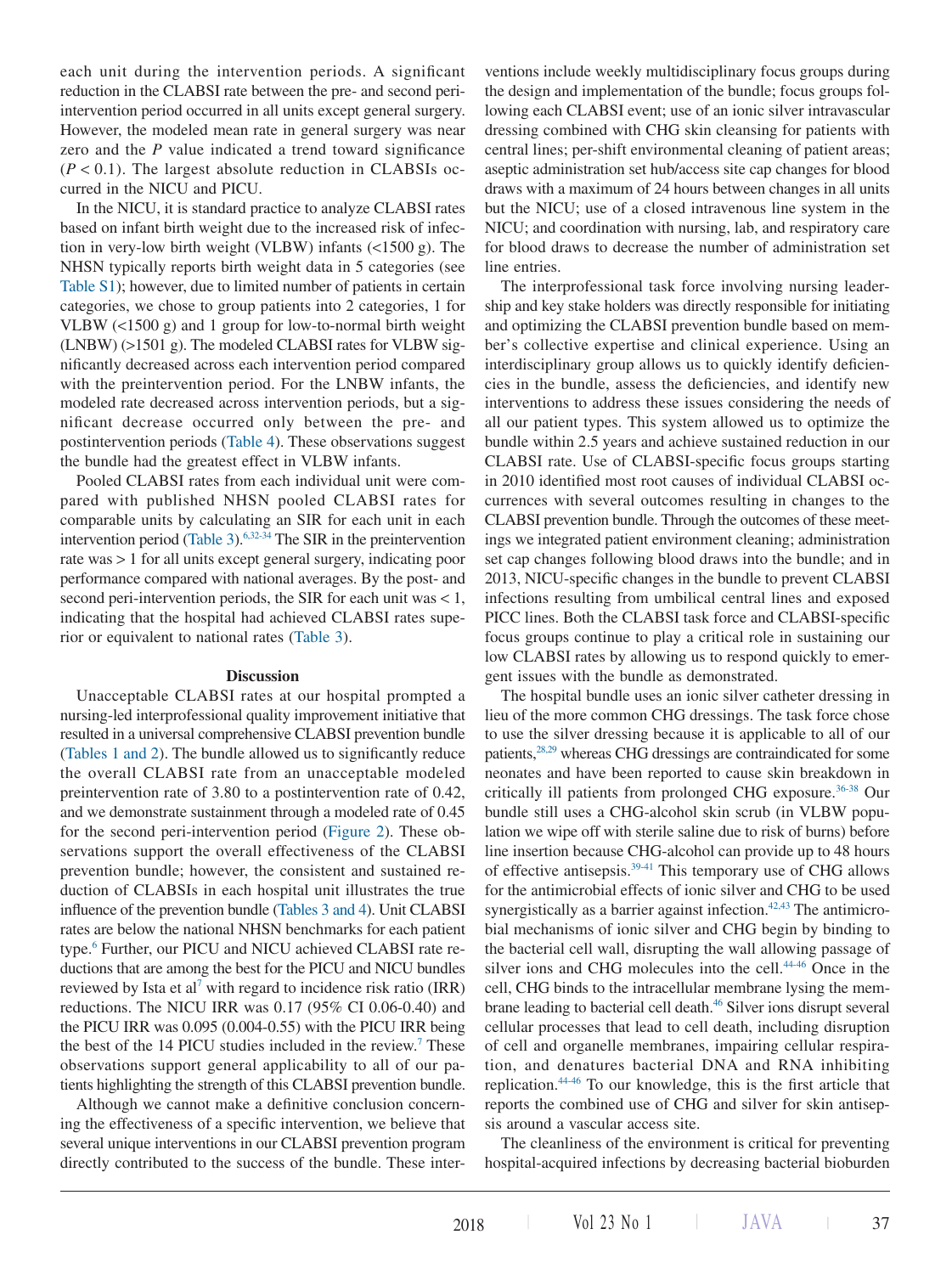on equipment and furniture. Clinicians and family enter and leave a patient's room multiple times throughout the day, introducing bacteria to the environment. As a preventative intervention, we require staff to clean high-touch areas within patient care environments using germicidal and viricidal disposable wipes during each shift to limit potential exposure to pathogenic bacteria. Multiple focus groups for individual CLABSI occurrences identified nonadherence to these practices as possible causes for the infection.

Although it is common for administration set tubing and hub/ access sites to undergo a change within 24 hours of infusion of blood product or lipids, this policy does not appear to be extended to blood draws, as reported in other published bundles[.8,9,11-14,47](#page-9-3) The administration set hub/access cap on the central line represents the primary access point to the patient and may be accessed multiple times during a 24-hour period for infusions and/or blood draws for testing. Blood is an ideal medium for bacteria to proliferate and most bloodborne infections result from bacteria that are naturally present on the skin.<sup>48</sup> For these reasons, we enforce an administration set hub/ access site cap change in all units except the NICU following blood draws to decrease the risk of infection to the patient. To help minimize the number of line accesses for blood, the PICU and medical units coordinate blood draws with the daily line changes associated with blood and lipids. This practice helps to ensure that hub/access site cap changes occur only once during a 24-hour period. In the NICU, the administration set, including the hub/access site, changes occur at 96-hour interval to minimize risk of line disruption; however, a 24-hour change takes place following lipid infusions to reduce the risk of losing the line. The variation in practice between the NICU and other units is necessary to minimize risk of losing intravenous access in a neonatal patient. To compensate for this variance, the NICU adopted the use of a closed administration line system.

In an interrupted time series study, it is difficult to evaluate the influence of 1 intervention unless application or removal of the intervention is isolated. During January 2011, our NICU instituted a closed intravenous-line system (see Figure S1) corresponding to the end of the peri-intervention period, resulting in a sustained reduction in CLABSI rates within the NICU. A brief increase in CLABSI rate occurred in 2015 that corresponded to the discontinuation of the closed line system by the vendor of the product. The task force believed the loss of the system contributed to an increase in infections and responded to the increased infection rate with initiatives to improve hand hygiene and dress code compliance. The closed system helps to eliminate the risk of cross-contamination by incorporating 3 neutral displacement connectors that have designated uses: 1 for saline flush, 1 for collecting waste, and 1 for collecting lab samples. This configuration allows the bedside nurse to avoid changing syringes as performed with an open system eliminating the risk of cross-contamination. The nursing leadership in our NICU considered this a critical component to the CLABSI prevention bundle for neonatal patients due to the number of blood draws required for blood gases and lab work. The NICU has since identified an appropriate replacement system allowing the reinstatement of the intervention. For this inter-

vention, there appeared to be a direct correlation with CLABSI rate changes supporting its individual effectiveness.

Although this study's time frame was between 2006 and 2014, we believe it is important to comment on the bundle performance and sustainment in 2015 and 2016. Between March and July 2015, our NICU experienced an increase of CLABSIs with 6 individual events observed during this time. We conducted our own root cause investigations utilizing the event-specific focus groups as well as a special focus group aimed at identifying common potential causes. Through this process we identified that the NICU was failing to consistently clean and disinfect patient positioning devices on a daily and as-needed basis. The focus groups also identified that wrist and hand jewelry, and hair not kept up and away from the face by staff were potential sources of bacteria. Family and staff noncompliance with hand hygiene principles, especially after cellular telephone use, and lack of coordination with respiratory therapy and lab blood collection to minimize central line accesses potentially contributed to the increase in CLABSIs. Each issue is addressable through simple changes in prevention practices and performance of retraining where necessary.

Department leadership addressed these issues through retraining of staff, increased emphasis of hand hygiene to family and staff, and institution of controls to increase coordination between respiratory therapy and the laboratory for blood draws. To help ensure continued high compliance with our bundle, we instituted education and quality practices following SPS recommendations and our units achieved designation as high reliability units through SPS programs. These simple changes to our bundle addressed the issues identified by the focus groups and highlight the importance of use of continuous improvement initiatives within our CLABSI prevention bundle. Between July 10, 2015, and December 31, 2016, we experienced 1 CLABSI in our NICU (rate  $= 0.36$ ) and 1 in a hematology– oncology inpatient (rate  $= 0.45$ ). Our medical unit, which has an average of 133 central line days per month, has 7 years without a CLABSI occurrence, and the PICU has 3 years without an occurrence. Our CLABSI rates remain below national benchmark data, demonstrating the effectiveness of these oversight procedures and the effectiveness of the prevention bundle when adhered to correctly.

The study had several inherent limitations that require further discussion. First, the retrospective interrupted times series design limits analysis to existing data routinely collected for monitoring CLABSI rates. Due to the design, the study could have been susceptible to unintentional bias from unmeasured factors that may have influenced the observed CLABSI rates. Bias in the study is unlikely because the infection control department at the hospital was actively tracking CLABSI rates throughout the study period using a standardized method. Further, the results of this study demonstrate a direct causal effect based on the full implementation of the CLABSI prevention bundle. Adequate documentation of compliance in a database did not occur before 2013, preventing definitive demonstration of high compliance throughout the study period. Insertion compliance for the entire hospital between 2013 and 2016 ranged from 94% to 99%. Compliance to the maintenance bundle, first monitored in 2014,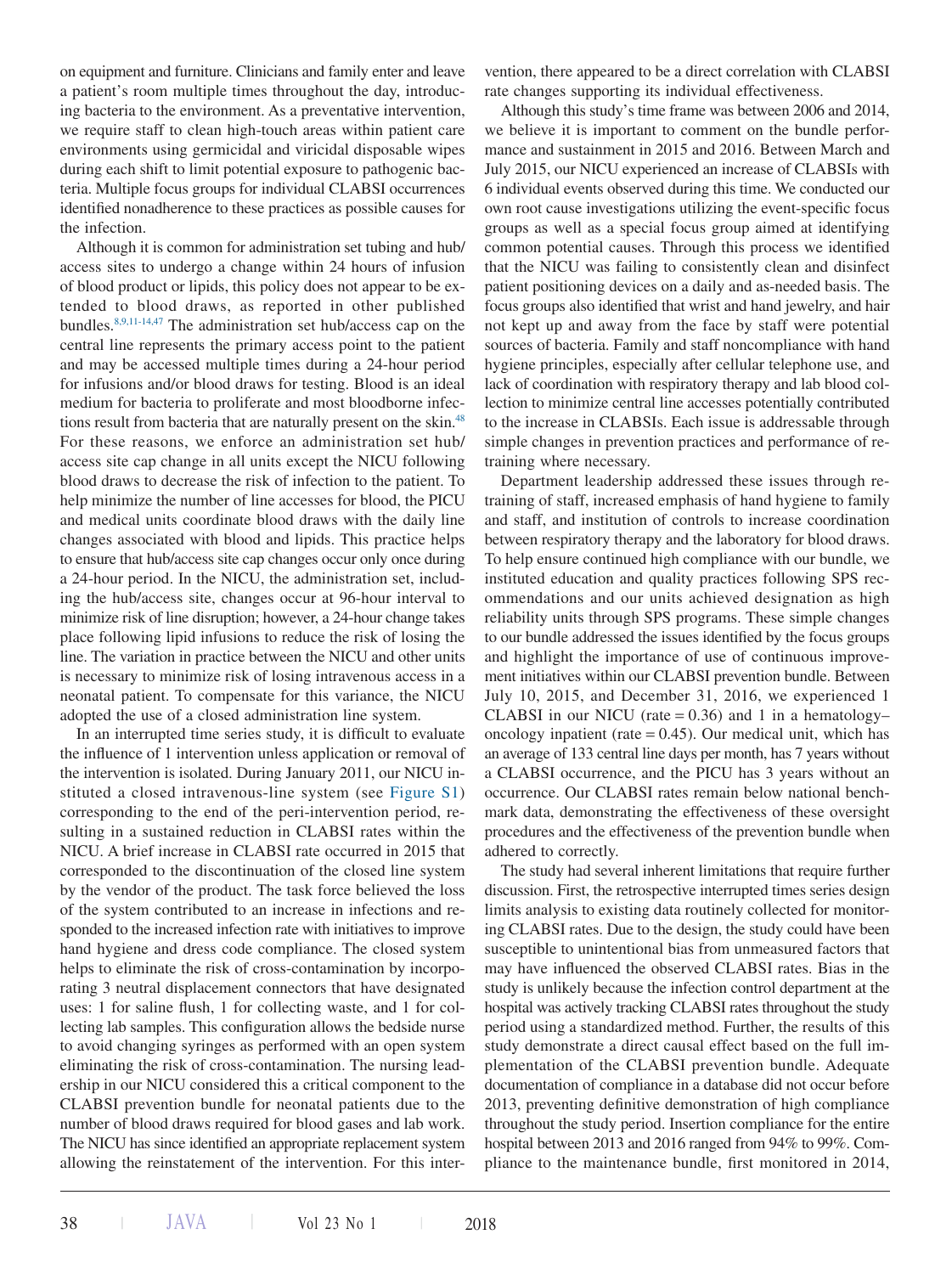increased from 79% to 91% in 2015 and 2016. Deviations from the maintenance bundle were due to improper documentation of line necessity, late dressing changes, or administration set tubing changes. The success of the CLABSI bundle demonstrated in this research supports a level of high compliance to bundle elements despite limited documentation of compliance. Another weakness was the gradual implementation and modification of the bundle over time, which prevented direct assessment of each intervention's effectiveness in the bundle. Effectiveness of individual interventions would require a randomized controlled trial with control and intervention groups. These trials are not always feasible or ethical due to the resources required to perform the study and the potential of exposing patients to substandard care in a control group. Although not necessarily a weakness, the bundle implemented in our NICU has several necessary bundle variations due to the small size and critical illness of our smallest patients to maintain central access. In most instances, interventions included in our facility bundle were first trialed in the NICU before introduction to the rest of the hospital. We note where NICU variations exist in the Methods as well as [Table 2.](#page-4-0) The final limitation is that this study reports experiences at 1 pediatric medical center and the observed CLABSI prevention success may not transfer to other institutions due to several factors, including differences in patient population (including acuity), patient-tonurse ratios, resources, and culture. As the literature indicates, there are many successful bundles that reduce CLABSI rates in specific units; however, some facilities still struggle with CLABSI prevention. The primary purpose of this article was to communicate the success of a bundle developed specifically for our pediatric patient populations with hopes that the bundle and its interventions help other medical facilities achieve the same level of excellence in CLABSI prevention.

# **Conclusions**

The institution of a universal CLABSI prevention bundle developed through a nursing-led multidisciplinary collaborative led to a significant sustained reduction of CLABSI rates at our pediatric hospital in all units. The general applicability of the bundle helped to ensure compliance across all units and promotes a culture of collaboration throughout the hospital. A unique aspect of our bundle includes use of continuous improvement efforts to ensure that the bundle remains highly effective and that we react quickly to newly identified deficiencies. At our hospital, staff takes the occurrence of a CLABSI personally and we work to ensure the same circumstances do not occur again to deliver the best quality of care to our patients. We learned that CLABSI prevention requires an ever-evolving program to ensure continued sustainment of low CLABSI rates. We continue to assess new interventions reported in the literature and by other CLABSI-reducing facilities to modify our bundle as necessary in an ongoing effort toward achieving CLABSI rates of zero at our hospital.

# **Disclosures**

This work was supported by DeRoyal Industries, Powell, TN.

#### **Acknowledgments**

The authors thank the physicians, nurses, staff, and families who contributed to the development of the central line-associated bloodstream infection prevention bundle at East Tennessee Children's Hospital.

# **References**

- <span id="page-9-0"></span>1. [Son CH, Daniels TL, Eagan JA, et al. Central line-associated](http://refhub.elsevier.com/S1552-8855(17)30126-5/sr0010) [bloodstream infection surveillance outside the intensive care](http://refhub.elsevier.com/S1552-8855(17)30126-5/sr0010) unit: a multicenter survey. *[Infect Control Hosp Epidemiol](http://refhub.elsevier.com/S1552-8855(17)30126-5/sr0010)*. [2012;33:869-874.](http://refhub.elsevier.com/S1552-8855(17)30126-5/sr0010)
- 2. [Pronovost PJ, Goeschel CA, Colantuoni E, et al. Sustaining](http://refhub.elsevier.com/S1552-8855(17)30126-5/sr0015) [reductions in catheter-related bloodstream infections in](http://refhub.elsevier.com/S1552-8855(17)30126-5/sr0015) [Michigan intensive care units: observational study.](http://refhub.elsevier.com/S1552-8855(17)30126-5/sr0015) *BMJ*. [2010;340:c309.](http://refhub.elsevier.com/S1552-8855(17)30126-5/sr0015)
- <span id="page-9-1"></span>3. [Lee GM, Kleinman K, Soumerai SB, et al. Effect of](http://refhub.elsevier.com/S1552-8855(17)30126-5/sr0020) [nonpayment for preventable infections in U.S. hospitals.](http://refhub.elsevier.com/S1552-8855(17)30126-5/sr0020) *N Engl J Med*[. 2012;367:1428-1437.](http://refhub.elsevier.com/S1552-8855(17)30126-5/sr0020)
- <span id="page-9-2"></span>4. [Patrick SW, Kawai AT, Kleinman K, et al. Health care](http://refhub.elsevier.com/S1552-8855(17)30126-5/sr0025)[associated infections among critically ill children in the US,](http://refhub.elsevier.com/S1552-8855(17)30126-5/sr0025) 2007-2012. *Pediatrics*[. 2014;134:705-712.](http://refhub.elsevier.com/S1552-8855(17)30126-5/sr0025)
- <span id="page-9-7"></span>5. [Edwards JD, Herzig CT, Liu H, et al. Central line-associated](http://refhub.elsevier.com/S1552-8855(17)30126-5/sr0030) [blood stream infections in pediatric intensive care units:](http://refhub.elsevier.com/S1552-8855(17)30126-5/sr0030) [longitudinal trends and compliance with bundle strategies.](http://refhub.elsevier.com/S1552-8855(17)30126-5/sr0030) *[Am J Infect Control](http://refhub.elsevier.com/S1552-8855(17)30126-5/sr0030)*. 2015;43:489-493.
- <span id="page-9-6"></span>6. [Dudeck MA, Edwards JR, Allen-Bridson K, et al. National](http://refhub.elsevier.com/S1552-8855(17)30126-5/sr0035) [healthcare safety network report, data summary for 2013,](http://refhub.elsevier.com/S1552-8855(17)30126-5/sr0035) [device-associated module.](http://refhub.elsevier.com/S1552-8855(17)30126-5/sr0035) *Am J Infect Control*. 2015;43: [206-221.](http://refhub.elsevier.com/S1552-8855(17)30126-5/sr0035)
- <span id="page-9-5"></span>7. [Ista E, van der Hoven B, Kornelisse RF, et al. Effectiveness](http://refhub.elsevier.com/S1552-8855(17)30126-5/sr0040) [of insertion and maintenance bundles to prevent central](http://refhub.elsevier.com/S1552-8855(17)30126-5/sr0040)[line-associated bloodstream infections in critically ill patients](http://refhub.elsevier.com/S1552-8855(17)30126-5/sr0040) [of all ages: a systematic review and meta-analysis.](http://refhub.elsevier.com/S1552-8855(17)30126-5/sr0040) *Lancet Infect Dis*[. 2016;16:724-734.](http://refhub.elsevier.com/S1552-8855(17)30126-5/sr0040)
- <span id="page-9-3"></span>8. [Guerin K, Wagner J, Rains K, Bessesen M. Reduction in](http://refhub.elsevier.com/S1552-8855(17)30126-5/sr0045) [central line-associated bloodstream infections by](http://refhub.elsevier.com/S1552-8855(17)30126-5/sr0045) [implementation of a postinsertion care bundle.](http://refhub.elsevier.com/S1552-8855(17)30126-5/sr0045) *Am J Infect Control*[. 2010;38:430-433.](http://refhub.elsevier.com/S1552-8855(17)30126-5/sr0045)
- 9. [Dumyati G, Concannon C, Van Wijngaarden E, et al.](http://refhub.elsevier.com/S1552-8855(17)30126-5/sr0050) [Sustained reduction of central line-associated bloodstream](http://refhub.elsevier.com/S1552-8855(17)30126-5/sr0050) [infections outside the intensive care unit with a multimodal](http://refhub.elsevier.com/S1552-8855(17)30126-5/sr0050) [intervention focusing on central line maintenance.](http://refhub.elsevier.com/S1552-8855(17)30126-5/sr0050) *Am J Infect Control*[. 2014;42:723-730.](http://refhub.elsevier.com/S1552-8855(17)30126-5/sr0050)
- 10. [Advani S, Reich NG, Sengupta A, Gosey L, Milstone AM.](http://refhub.elsevier.com/S1552-8855(17)30126-5/sr0055) [Central line-associated bloodstream infection in hospitalized](http://refhub.elsevier.com/S1552-8855(17)30126-5/sr0055) [children with peripherally inserted central venous catheters:](http://refhub.elsevier.com/S1552-8855(17)30126-5/sr0055) [extending risk analyses outside the intensive care unit.](http://refhub.elsevier.com/S1552-8855(17)30126-5/sr0055) *Clin Infect Dis*[. 2011;52:1108-1115.](http://refhub.elsevier.com/S1552-8855(17)30126-5/sr0055)
- 11. [Wheeler DS, Giaccone MJ, Hutchinson N, et al. A hospital](http://refhub.elsevier.com/S1552-8855(17)30126-5/sr0060)[wide quality-improvement collaborative to reduce catheter](http://refhub.elsevier.com/S1552-8855(17)30126-5/sr0060)[associated bloodstream infections.](http://refhub.elsevier.com/S1552-8855(17)30126-5/sr0060) *Pediatrics*. 2011;128: [e995-e1004.](http://refhub.elsevier.com/S1552-8855(17)30126-5/sr0060)
- <span id="page-9-4"></span>12. [Costello JM, Morrow DF, Graham DA, Potter-Bynoe G,](http://refhub.elsevier.com/S1552-8855(17)30126-5/sr0065) [Sandora TJ, Laussen PC. Systematic intervention to reduce](http://refhub.elsevier.com/S1552-8855(17)30126-5/sr0065) [central line-associated bloodstream infection rates in a](http://refhub.elsevier.com/S1552-8855(17)30126-5/sr0065) [pediatric cardiac intensive care unit.](http://refhub.elsevier.com/S1552-8855(17)30126-5/sr0065) *Pediatrics*. [2008;121:915-923.](http://refhub.elsevier.com/S1552-8855(17)30126-5/sr0065)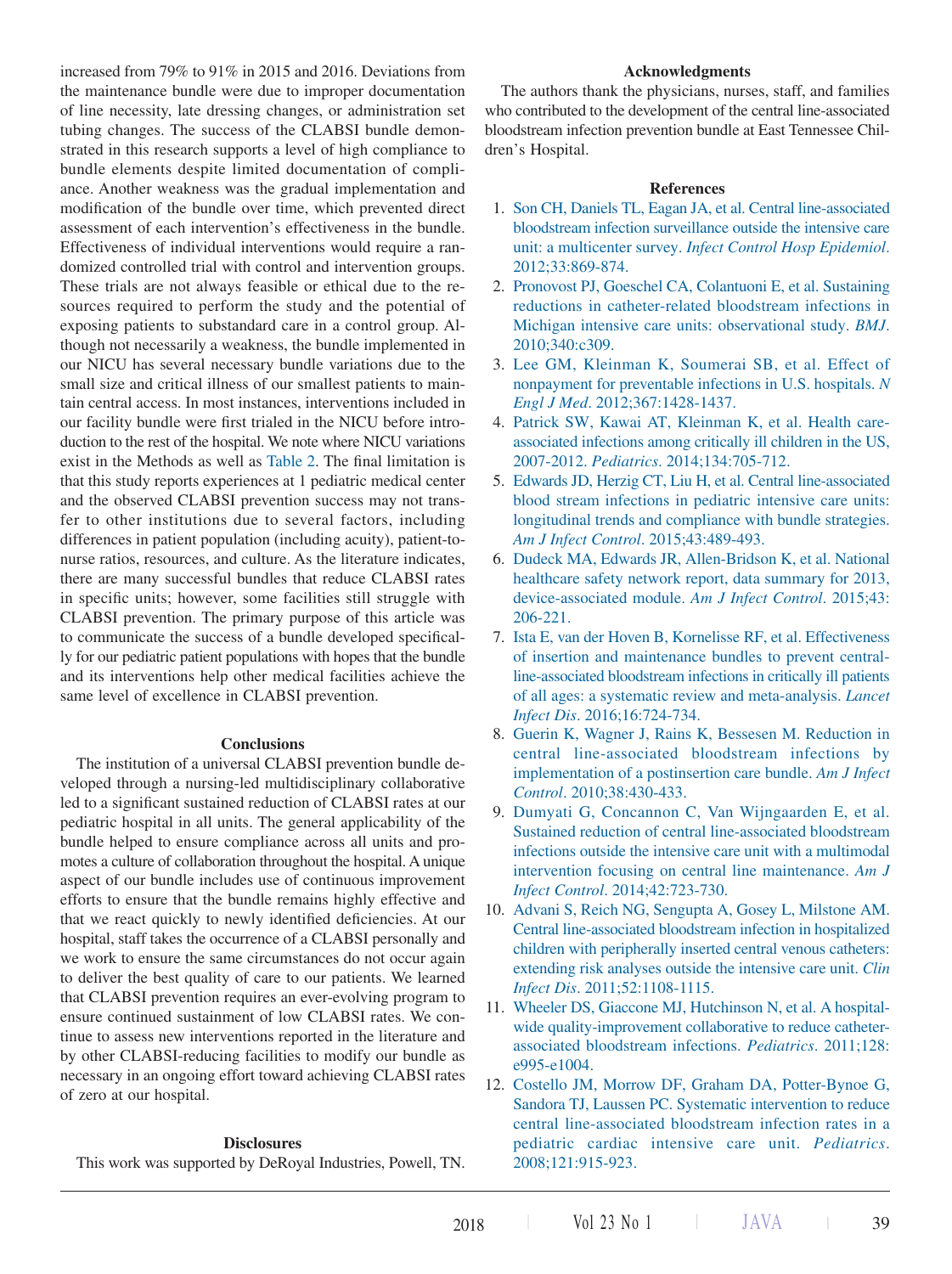- 13. [Marra AR, Cal RGR, Durão MS, et al. Impact of a program](http://refhub.elsevier.com/S1552-8855(17)30126-5/sr0070) [to prevent central line-associated bloodstream infection in](http://refhub.elsevier.com/S1552-8855(17)30126-5/sr0070) [the zero tolerance era.](http://refhub.elsevier.com/S1552-8855(17)30126-5/sr0070) *Am J Infect Control*. 2010;38:434- [439.](http://refhub.elsevier.com/S1552-8855(17)30126-5/sr0070)
- 14. [Miller MR, Niedner MF, Huskins WC, et al. Reducing](http://refhub.elsevier.com/S1552-8855(17)30126-5/sr0075) [PICU central line-associated bloodstream infections: 3-year](http://refhub.elsevier.com/S1552-8855(17)30126-5/sr0075) results. *Pediatrics*[. 2011;128:e1077-e1083.](http://refhub.elsevier.com/S1552-8855(17)30126-5/sr0075)
- 15. [Galpern D, Guerrero A, Tu A, Fahoum B, Wise L.](http://refhub.elsevier.com/S1552-8855(17)30126-5/sr0080) [Effectiveness of a central line bundle campaign on line](http://refhub.elsevier.com/S1552-8855(17)30126-5/sr0080)[associated infections in the intensive care unit.](http://refhub.elsevier.com/S1552-8855(17)30126-5/sr0080) *Surgery*. [2008;144:492-495.](http://refhub.elsevier.com/S1552-8855(17)30126-5/sr0080)
- 16. [Bizzarro MJ, Sabo B, Noonan M, Bonfiglio M-P, Northrup](http://refhub.elsevier.com/S1552-8855(17)30126-5/sr0085) [V, Diefenbach K. A quality improvement initiative to reduce](http://refhub.elsevier.com/S1552-8855(17)30126-5/sr0085) [central line-associated bloodstream infections in a neonatal](http://refhub.elsevier.com/S1552-8855(17)30126-5/sr0085) intensive care unit. *[Infect Control Hosp Epidemiol](http://refhub.elsevier.com/S1552-8855(17)30126-5/sr0085)*. [2010;31:241-248.](http://refhub.elsevier.com/S1552-8855(17)30126-5/sr0085)
- 17. [O'Neil C, Ball K, Wood H, et al. A central line care](http://refhub.elsevier.com/S1552-8855(17)30126-5/sr0090) [maintenance bundle for the prevention of central line–](http://refhub.elsevier.com/S1552-8855(17)30126-5/sr0090) [associated bloodstream infection in non–intensive care unit](http://refhub.elsevier.com/S1552-8855(17)30126-5/sr0090) settings. *[Infect Control Hosp Epidemiol](http://refhub.elsevier.com/S1552-8855(17)30126-5/sr0090)*. 2016;37:692-698.
- 18. [Wirtschafter DD, Pettit J, Kurtin P, et al. A statewide quality](http://refhub.elsevier.com/S1552-8855(17)30126-5/sr0095) [improvement collaborative to reduce neonatal central](http://refhub.elsevier.com/S1552-8855(17)30126-5/sr0095) [line-associated blood stream infections.](http://refhub.elsevier.com/S1552-8855(17)30126-5/sr0095) *J Perinatol*. [2010;30:170-181.](http://refhub.elsevier.com/S1552-8855(17)30126-5/sr0095)
- 19. [Payne NR, Barry J, Berg W, et al. Sustained reduction in](http://refhub.elsevier.com/S1552-8855(17)30126-5/sr0100) [neonatal nosocomial infections through quality improvement](http://refhub.elsevier.com/S1552-8855(17)30126-5/sr0100) efforts. *Pediatrics*[. 2012;129:e165-e173.](http://refhub.elsevier.com/S1552-8855(17)30126-5/sr0100)
- 20. [Ceballos K, Waterman K, Hulett T, Makic MBF. Nurse](http://refhub.elsevier.com/S1552-8855(17)30126-5/sr0105)[driven quality improvement interventions to reduce hospital](http://refhub.elsevier.com/S1552-8855(17)30126-5/sr0105)[acquired infection in the NICU.](http://refhub.elsevier.com/S1552-8855(17)30126-5/sr0105) *Adv Neonatal Care*. [2013;13:154-163.](http://refhub.elsevier.com/S1552-8855(17)30126-5/sr0105)
- <span id="page-10-0"></span>21. [National Healthcare Safety Network. Patient safety com](http://refhub.elsevier.com/S1552-8855(17)30126-5/sr0110)ponent; 2017. [https://www.cdc.gov/nhsn/pdfs/pscmanual/](https://www.cdc.gov/nhsn/pdfs/pscmanual/pcsmanual_current.pdf) [pcsmanual\\_current.pdf.](https://www.cdc.gov/nhsn/pdfs/pscmanual/pcsmanual_current.pdf) Accessed September 22, 2017.
- <span id="page-10-1"></span>22. [O'Grady NP, Alexander M, Dellinger EP, et al. Guidelines](http://refhub.elsevier.com/S1552-8855(17)30126-5/sr0115) [for the prevention of intravascular catheter-related infections.](http://refhub.elsevier.com/S1552-8855(17)30126-5/sr0115) *[Morb Mortal Wkly Rep Recomm Rep](http://refhub.elsevier.com/S1552-8855(17)30126-5/sr0115)*. 2002;51:1-29.
- <span id="page-10-2"></span>23. [Levy I, Katz J, Solter E, Samra Z. Chlorhexidine](http://refhub.elsevier.com/S1552-8855(17)30126-5/sr0120)[impregnated dressing for prevention of colonization of](http://refhub.elsevier.com/S1552-8855(17)30126-5/sr0120) [central venous catheters in infants and children: a](http://refhub.elsevier.com/S1552-8855(17)30126-5/sr0120) [randomized controlled study.](http://refhub.elsevier.com/S1552-8855(17)30126-5/sr0120) *Pediatr Infect Dis J*. [2005;24:676-679.](http://refhub.elsevier.com/S1552-8855(17)30126-5/sr0120)
- 24. [Yébenes JC, Delgado M, Sauca G, et al. Efficacy of three](http://refhub.elsevier.com/S1552-8855(17)30126-5/sr0125) [different valve systems of needle-free closed connectors in](http://refhub.elsevier.com/S1552-8855(17)30126-5/sr0125) [avoiding access of microorganisms to endovascular catheters](http://refhub.elsevier.com/S1552-8855(17)30126-5/sr0125) [after incorrect handling.](http://refhub.elsevier.com/S1552-8855(17)30126-5/sr0125) *Crit Care Med*. 2008;36:2558-2561.
- 25. [Smith B. Peripheral intravenous catheter dwell times: a](http://refhub.elsevier.com/S1552-8855(17)30126-5/sr0130) [comparison of 3 securement methods for implementation](http://refhub.elsevier.com/S1552-8855(17)30126-5/sr0130) [of a 96-hour scheduled change protocol.](http://refhub.elsevier.com/S1552-8855(17)30126-5/sr0130) *J Infus Nurs*. [2006;29:14-17.](http://refhub.elsevier.com/S1552-8855(17)30126-5/sr0130)
- 26. [Kaler W, Chinn R, O'Grady NP, et al. Successful](http://refhub.elsevier.com/S1552-8855(17)30126-5/sr0135) [disinfection of needleless access ports: a matter of time and](http://refhub.elsevier.com/S1552-8855(17)30126-5/sr0135) friction. *[J Assoc Vasc Access](http://refhub.elsevier.com/S1552-8855(17)30126-5/sr0135)*. 2007;12:140-142.
- 27. [Maki DG, Ringer M, Alvarado CJ. Prospective randomized](http://refhub.elsevier.com/S1552-8855(17)30126-5/sr0140) [trial of povidone-iodine, alcohol, and chlorhexidine for](http://refhub.elsevier.com/S1552-8855(17)30126-5/sr0140) [prevention of infection associated with central venous and](http://refhub.elsevier.com/S1552-8855(17)30126-5/sr0140) arterial catheters. *Lancet*[. 1991;338:339-343.](http://refhub.elsevier.com/S1552-8855(17)30126-5/sr0140)
- <span id="page-10-7"></span>28. [Hill M, Baldwin L, Slaughter J. A silver–alginate-coated](http://refhub.elsevier.com/S1552-8855(17)30126-5/sr0145) [dressing to reduce peripherally inserted central catheter](http://refhub.elsevier.com/S1552-8855(17)30126-5/sr0145) [\(PICC\) infections in NICU patients: a pilot randomized](http://refhub.elsevier.com/S1552-8855(17)30126-5/sr0145) controlled trial. *J Perinatol*[. 2010;30:469-473.](http://refhub.elsevier.com/S1552-8855(17)30126-5/sr0145)
- 29. [Khattak A, Ross R, Ngo T, Shoemaker C. A randomized](http://refhub.elsevier.com/S1552-8855(17)30126-5/sr0150) [controlled evaluation of absorption of silver with the use](http://refhub.elsevier.com/S1552-8855(17)30126-5/sr0150) [of silver alginate \(Algidex\) patches in very low birth weight](http://refhub.elsevier.com/S1552-8855(17)30126-5/sr0150) [\(VLBW\) infants with central lines.](http://refhub.elsevier.com/S1552-8855(17)30126-5/sr0150) *J Perinatol*. [2010;30:337-342.](http://refhub.elsevier.com/S1552-8855(17)30126-5/sr0150)
- <span id="page-10-3"></span>30. [Tamma PD, Aucott SW, Milstone AM. Chlorhexidine use](http://refhub.elsevier.com/S1552-8855(17)30126-5/sr0155) [in the neonatal intensive care unit: results from a national](http://refhub.elsevier.com/S1552-8855(17)30126-5/sr0155) survey. *[Infect Control Hosp Epidemiol](http://refhub.elsevier.com/S1552-8855(17)30126-5/sr0155)*. 2010;31:846- [849.](http://refhub.elsevier.com/S1552-8855(17)30126-5/sr0155)
- 31. [Jebb AT, Tay L, Wang W, Huang Q. Time series analysis](http://refhub.elsevier.com/S1552-8855(17)30126-5/sr0160) [for psychological research: examining and forecasting](http://refhub.elsevier.com/S1552-8855(17)30126-5/sr0160) change. *[Front Psychol](http://refhub.elsevier.com/S1552-8855(17)30126-5/sr0160)*. 2015;6:727.
- 32. [Edwards JR, Peterson KD, Mu Y, et al. National Healthcare](http://refhub.elsevier.com/S1552-8855(17)30126-5/sr0165) [Safety Network \(NHSN\) report: data summary for 2006](http://refhub.elsevier.com/S1552-8855(17)30126-5/sr0165) [through 2008, issued December 2009.](http://refhub.elsevier.com/S1552-8855(17)30126-5/sr0165) *Am J Infect Control*. [2009;37:783-805.](http://refhub.elsevier.com/S1552-8855(17)30126-5/sr0165)
- <span id="page-10-6"></span><span id="page-10-5"></span><span id="page-10-4"></span>33. [Dudeck MA, Horan TC, Peterson KD, et al. National](http://refhub.elsevier.com/S1552-8855(17)30126-5/sr0170) [Healthcare Safety Network \(NHSN\) report, data summary](http://refhub.elsevier.com/S1552-8855(17)30126-5/sr0170) [for 2010, device-associated module.](http://refhub.elsevier.com/S1552-8855(17)30126-5/sr0170) *Am J Infect Control*. [2011;39:798-816.](http://refhub.elsevier.com/S1552-8855(17)30126-5/sr0170)
- 34. [Dudeck MA, Weiner LM, Allen-Bridson K, et al. National](http://refhub.elsevier.com/S1552-8855(17)30126-5/sr0175) [Healthcare Safety Network \(NHSN\) report, data summary](http://refhub.elsevier.com/S1552-8855(17)30126-5/sr0175) [for 2012, device-associated module.](http://refhub.elsevier.com/S1552-8855(17)30126-5/sr0175) *Am J Infect Control*. [2013;41:1148-1166.](http://refhub.elsevier.com/S1552-8855(17)30126-5/sr0175)
- 35. [Sacks GD, Diggs BS, Hadjizacharia P, Green D, Salim A,](http://refhub.elsevier.com/S1552-8855(17)30126-5/sr0180) [Malinoski DJ. Reducing the rate of catheter-associated](http://refhub.elsevier.com/S1552-8855(17)30126-5/sr0180) [bloodstream infections in a surgical intensive care unit using](http://refhub.elsevier.com/S1552-8855(17)30126-5/sr0180) [the institute for healthcare improvement central line bundle.](http://refhub.elsevier.com/S1552-8855(17)30126-5/sr0180) *Am J Surg*[. 2014;207:817-823.](http://refhub.elsevier.com/S1552-8855(17)30126-5/sr0180)
- <span id="page-10-8"></span>36. [Visscher M, DeCastro MV, Combs L, et al. Effect of](http://refhub.elsevier.com/S1552-8855(17)30126-5/sr0185) [chlorhexidine gluconate on the skin integrity at PICC line](http://refhub.elsevier.com/S1552-8855(17)30126-5/sr0185) sites. *J Perinatol*[. 2009;29:802-807.](http://refhub.elsevier.com/S1552-8855(17)30126-5/sr0185)
- 37. [Silvestri DL, McEnery-Stonelake M. Chlorhexidine: uses](http://refhub.elsevier.com/S1552-8855(17)30126-5/sr0190) and adverse reactions. *[Dermat Contact Atopic Occup Drug](http://refhub.elsevier.com/S1552-8855(17)30126-5/sr0190)*. [2013;24:112-118.](http://refhub.elsevier.com/S1552-8855(17)30126-5/sr0190)
- 38. [Weitz N, Lauren C. Chlorhexidine gluconate-impregnated](http://refhub.elsevier.com/S1552-8855(17)30126-5/sr0195) [central access catheter dressings as a cause of erosive contact](http://refhub.elsevier.com/S1552-8855(17)30126-5/sr0195) [dermatitis: a report of 7 cases.](http://refhub.elsevier.com/S1552-8855(17)30126-5/sr0195) *JAMA Dermatol*. 2013;149: [195-199.](http://refhub.elsevier.com/S1552-8855(17)30126-5/sr0195)
- <span id="page-10-9"></span>39. [Hemani ML, Lepor H. Skin preparation for the prevention](http://refhub.elsevier.com/S1552-8855(17)30126-5/sr0200) [of surgical site infection: which agent is best?](http://refhub.elsevier.com/S1552-8855(17)30126-5/sr0200) *Rev Urol*. [2009;11:190-195.](http://refhub.elsevier.com/S1552-8855(17)30126-5/sr0200)
- 40. [Chaiyakunapruk N. Chlorhexidine compared with](http://refhub.elsevier.com/S1552-8855(17)30126-5/sr0205) [povidone-iodine solution for vascular catheter-site care.](http://refhub.elsevier.com/S1552-8855(17)30126-5/sr0205) *Ann Intern Med*[. 2002;136:792.](http://refhub.elsevier.com/S1552-8855(17)30126-5/sr0205)
- 41. [Karki S, Cheng AC. Impact of non-rinse skin cleansing with](http://refhub.elsevier.com/S1552-8855(17)30126-5/sr0210) [chlorhexidine gluconate on prevention of healthcare](http://refhub.elsevier.com/S1552-8855(17)30126-5/sr0210)[associated infections and colonization with multi-resistant](http://refhub.elsevier.com/S1552-8855(17)30126-5/sr0210) [organisms: a systematic review.](http://refhub.elsevier.com/S1552-8855(17)30126-5/sr0210) *J Hosp Infect*. 2012;82:71- [84.](http://refhub.elsevier.com/S1552-8855(17)30126-5/sr0210)
- <span id="page-10-10"></span>42. [Hibbard JS. Analyses comparing the antimicrobial activity](http://refhub.elsevier.com/S1552-8855(17)30126-5/sr0215) [and safety of current antiseptic agents: a review.](http://refhub.elsevier.com/S1552-8855(17)30126-5/sr0215) *J Infus Nurs*[. 2005;28:194-207.](http://refhub.elsevier.com/S1552-8855(17)30126-5/sr0215)